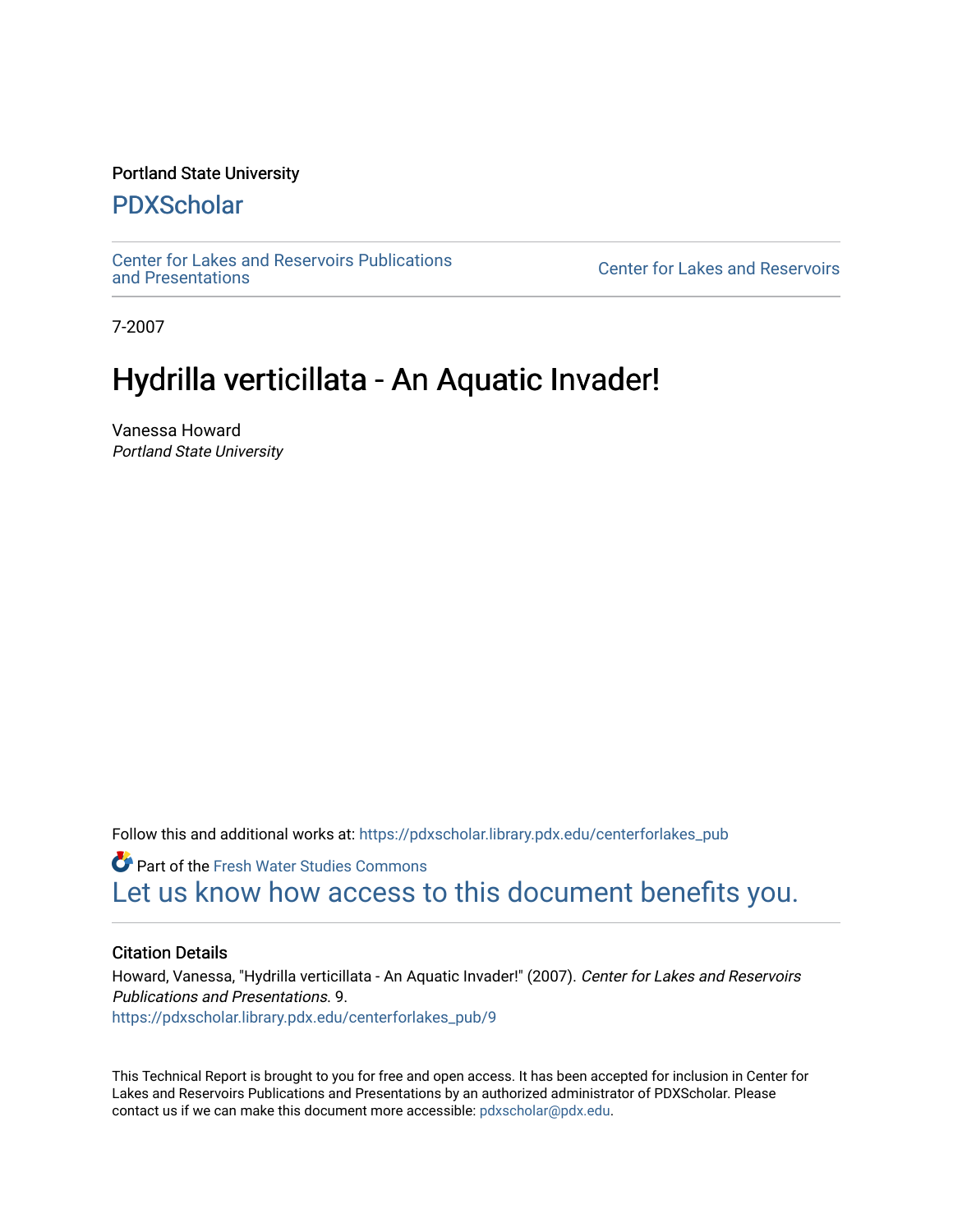# How can you prevent the spread of hydrilla? Empty your aquarium on land (never into

- $\bullet$ streams or lakes or down drains).
- ••••••••••••• Remove all plant material from boats, trailers  $\bullet$ and fishing gear before leaving a lake or stream.
- Check ornamental plants for hitchhikers and  $\bullet$ dispose of them in the garbage.
- Alert others of the risk of hydrilla and ask them to watch for it.
- If you find a plant with the characteristics  $\bullet$ listed in this brochure, collect a sample, place it in a "zip lock" plastic bag with a damp paper towel and call 1-866-INVADER for instructions.

# Help halt hydrilla in Oregon waters!

## **Report suspect sites to**

Oregon Department of Agriculture Noxious Weed Control Program 503-986-462 or call



For more information, visit: http://oregon.gov/ODA/PLANT/WEEDS



Plant Division<br>Noxious Wee 635 Capitol St. NE<br>Salem OR 97301-2532 Depar Noxious Weed Control Program Plant Division **of Agriculture Oregon Department**   $\vdots$ **Jepartment** 

# **Hydrilla** *Hydrilla verticillata* AN AQUATIC INVADER!